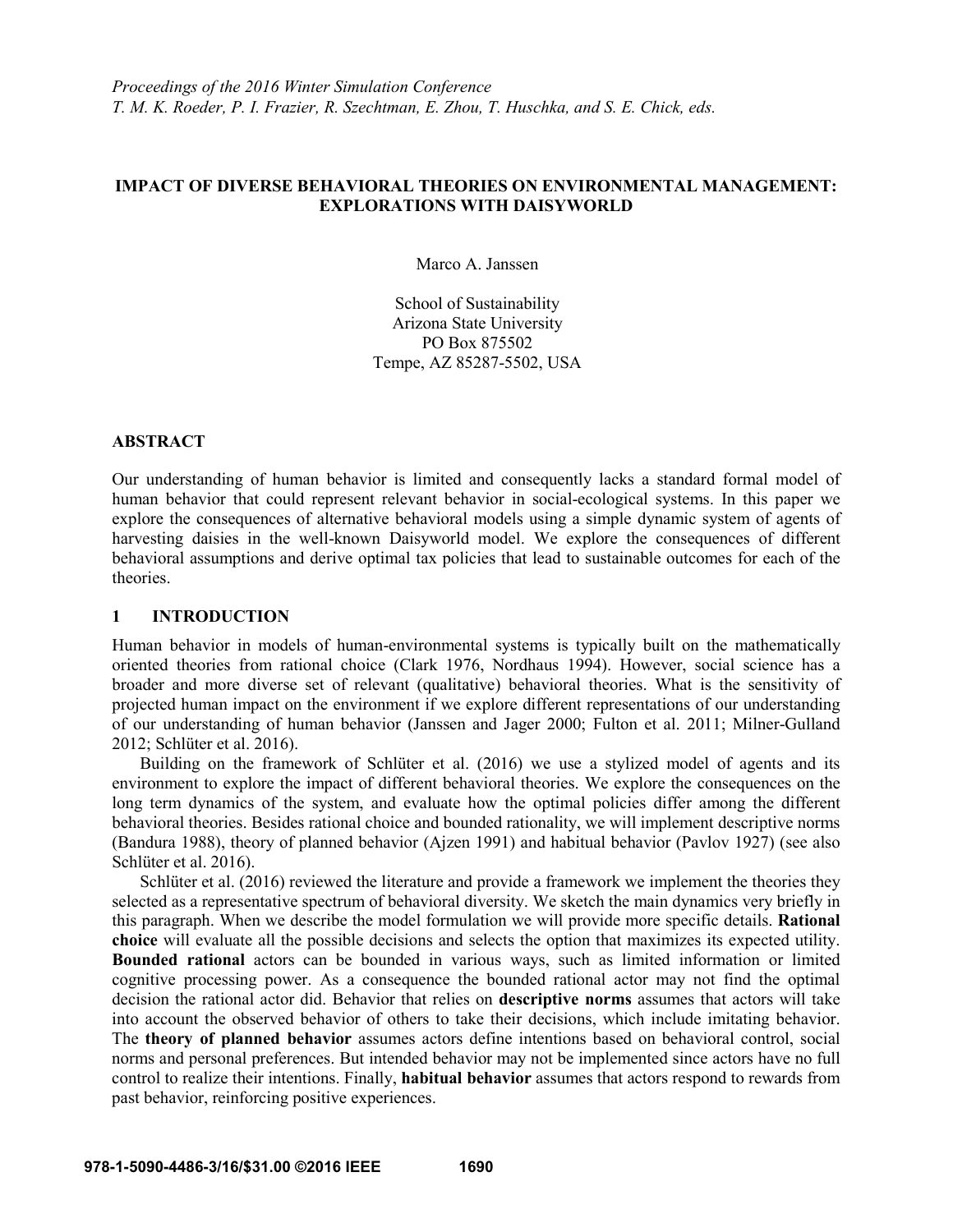We make use of Daisyworld as a simple model of the biophysical system (Watson and Lovelock 1983). In Daisyworld there is only one life form, namely daisies. Black daisies will reflect light and black daisies absorb light. Daisyworld receives radiant energy from the start around which Daisyworld is orbiting. The population of white and black daisies led to local cooling and heating effects due to the albedo effect of the color of the daisies covering the surface of Daisyworld. For a temperature of 22.5 degrees Celsius the reproduction of daisies is maximal, but with lower and higher temperatures the reproduction rates decline. When we introduce agents who are collecting daisies, it will impact the sensitive interaction between the biosphere and the climate system. We will explore how different assumptions of behavior affect the outcomes, and what will be appropriate policies for the different behavioral theories.

This exercise will illustrate the challenges of implementing diverse behavioral theories for a simple social-ecological system, and how this could impact the outcomes for policy analysis. A key challenge is that most theories can be implemented in many different ways and our analysis will therefore never be complete. In the next section we will discuss the model in more detail. We will subsequently present the consequences of agents acting according to alternative behavioral theories on the social-ecological system, as well as the effectiveness of a daisy tax to reduce the harvesting of white daisies. The paper concludes with a discussion of the consequences of the findings.

### **2 MODEL DESCRIPTION**

## **2.1 Daisyworld**

The model used in this study extends the Daisyworld model by including agents who consume daisies. Daisyworld was originally developed to illustrate the Gaia hypothesis, the climate as a self-regulated system because of the interactions with living organisms (Watson and Lovelock 1983). It assumes a world filled with black and white daisies. Those different types of daisies have different types of ecosystem services, since they differ in albedo (absorption of heat from sunlight). White daises have a local cooling effect while black daisies have a local heating effect. However, daisies can only reproduce within a certain temperature range.

We use the original Netlogo version of Daisyworld (Nowak and Wilensky 2006) and include harvester agents that move around and harvest daisies. We implement different behavioral theories, and evaluate the impact of those different theories. Moreover, we want to explore the consequences of different policies for those various theories to maintain the ecosystem services of the daisies. A detailed model description and code are available at https://www.openabm.org/model/4958/version/1/view.

The environment is a torus with patches not representing actual physical dimensions. The patches can have a white or black daisy or are open space. At most one daisy can be on a patch. Dependent on what is on the patch, the patch has an albedo affecting what percentage of the sunlight is absorbed. For simplicities sake we assume for this model a constant amount of sunlight. Then we can calculate the local-heating as

$$
Local\text{-}heating = 72 * LN(1\text{-}albedo)) + 80
$$

The albedo for the white daisy is 0.75, the black daisy is 0.25 and for open space is 0.4. Half of the heat spreads to neighboring patches, such that the local temperatures are influenced by land cover at neighboring cells. The global temperature is the mean of the local temperature of all the patches.

A daisy has a maximum lifespan of 25 time steps. A daisy can reproduce another daisy to a neighboring patch with the probability  $P_r$  which is defined as

$$
P_r = 0.1457 \cdot T - 0.0032 \cdot T^2 - 0.6443
$$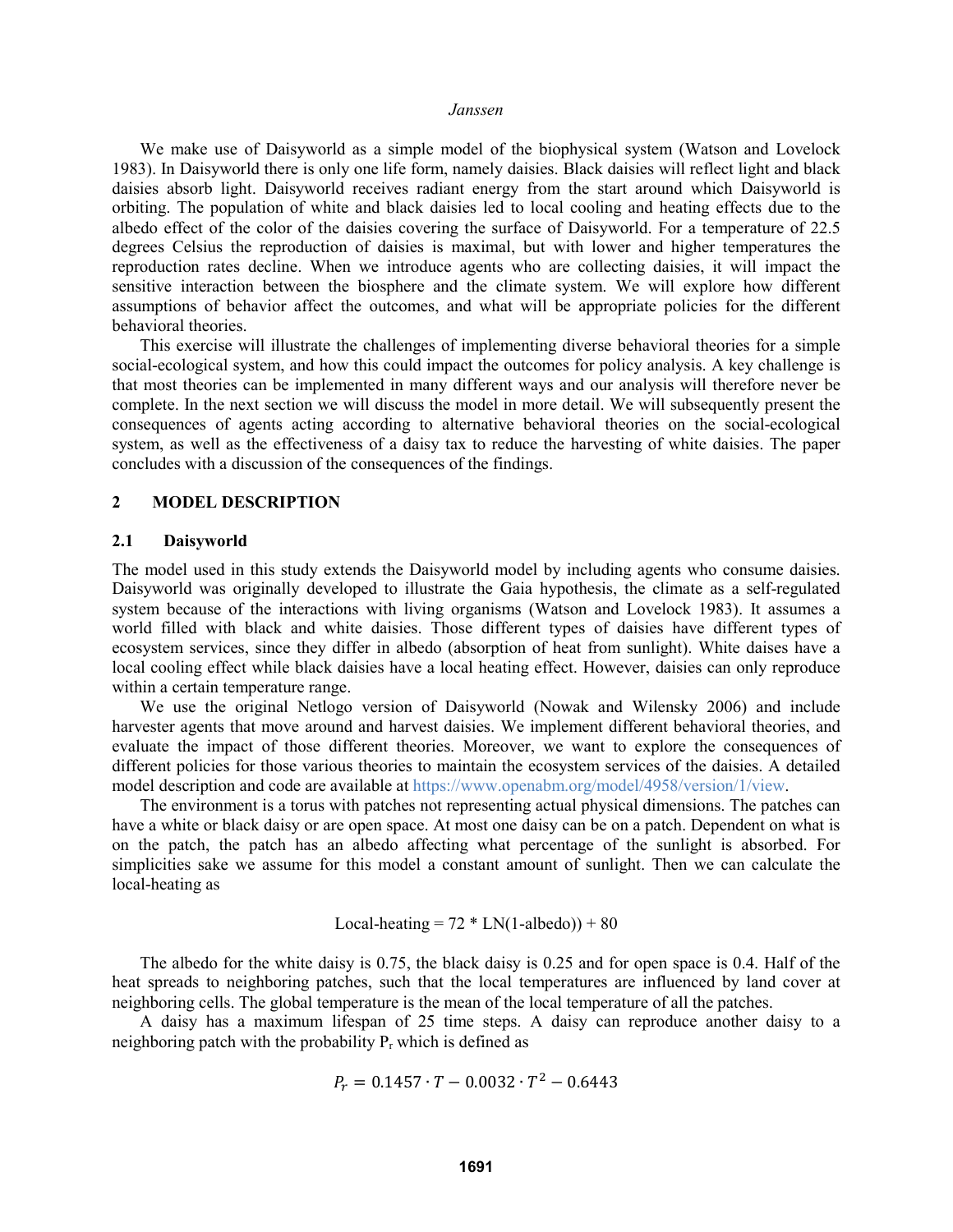The optimal temperature is around  $22.5 \text{ }^{\circ}\text{C}$  on that patch. If the temperature is higher or lower there is a lower probability of reproduction. If the temperature on a patch is lower than 5  $\degree$ C or higher than 40  $\degree$ C there is no reproduction possible. With the settings above the Daisyworld maintains a temperature around the optimal level with both black and white daisies populating the patches. One can imagine that a reduction of one color type of daisies may affect the feedback between the living organisms and the climate.

Each time step each agent will make decisions on movement and harvesting and execute those decisions. For each agent the utility is calculated. In line with basic economic theory we assume that agents receive utility from consuming white and black daisies, and from having leisure. Although we will calculate utility, not all behavioral theories we distinguish will make use of utility values to make decisions.

Agents have stocks of accumulated white and black daisies ( $w_w$  and  $w_b$ ) which decay with rates  $m_w$ and  $m_b$ , respectively (we assume 0.3 is the default case for both). Agents value their time and spend time for moving to other patches and harvesting daisies. The utility of the agent is defined by the following classic Cobb-Douglass function capturing the tradeoff between material wealth and leisure.

$$
U = (\alpha w_b + \beta w_w)^{\gamma} (1 - L)^{1 - \gamma}
$$

Where L is the fraction of labor spend in movement and harvesting, and  $\alpha$  and  $\beta$  the relative utilities for a unit of black or white daisies. The elasticity parameter  $\gamma$  defines how wealth versus leisure is valued.

| Parameter       | Meaning                                         | Default value |
|-----------------|-------------------------------------------------|---------------|
|                 | Elasticity                                      | 0.5           |
| $\alpha, \beta$ | Weights for black and white                     |               |
|                 | daisies in utility function                     |               |
| $m_b$ $m_w$     | Decay rates of the stock of $\vert 0.3 \rangle$ |               |
|                 | daisies                                         |               |
| $L_m$           | Labor time spend to move                        | 0.25          |
| $L_b, L_w$      | Labor time spend to consume a                   | 0.2           |
|                 | black or a white daisy                          |               |
| R               | Radius of patches in which 4                    |               |
|                 | agents compare themselves                       |               |
| $p_{r}$         | Probability of reproduction                     | 0.001         |

Table 1: Overview of the parameters used in the model including their default value.

Agents can reproduce and die. They reproduce with probability  $p_r$  if the utility is beyond  $U_{\text{min}}$ , while they die if utility gets down to zero. When an agent produces offspring, the stock of daisies is shared equally between the parent and the child.

We implemented the five different theories as described below. It is important to realize that although we implement a certain theory, we had to make specific interpretations and assumptions for the implementation. As such the results are illustrative and may change for alternative implementations of the theories (see Schlüter et al. 2016 for a broader discussion of the theories implemented).

## **2.2 Rational Choice Theory**

There are a number of simplifying assumptions made for implementing the rational choice theory. We assume that agents have perfect local knowledge of the temperature and daisies on the own patch and the eight surrounding patches. Agents maximize their utility for the current time step. They evaluate the four possible situations, select the one with maximum utility and execute the decision they have made. The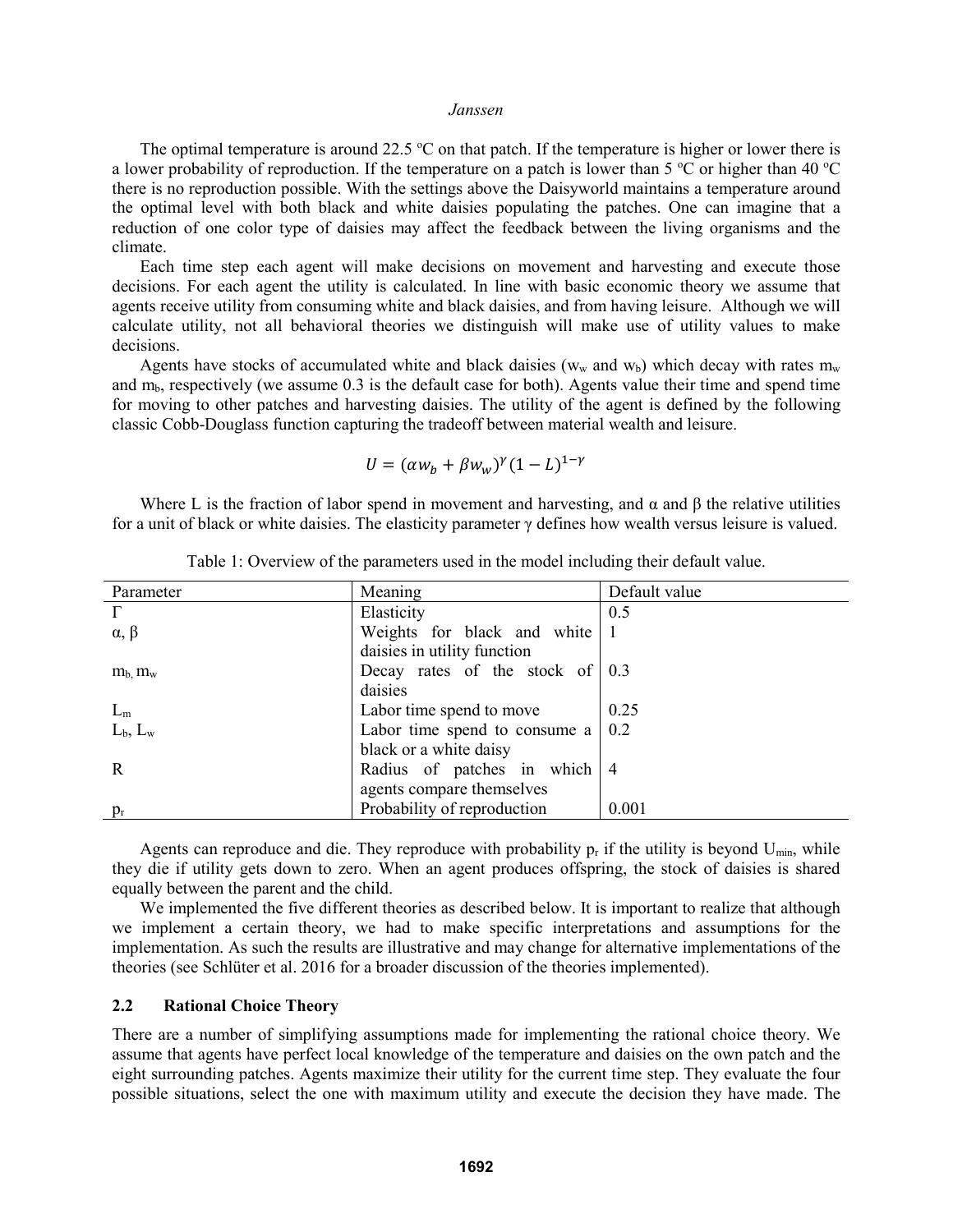order in which agents make their decisions is random, and is randomized again the next time step. The four possible behavioral options are:

- Don't move and don't harvest
- Don't move and harvest
- Move and harvest white daisy
- Move and harvest black daisy

The option Move and don't harvest has by definition a lower utility compared to Don't move and don't harvest. A consequence of this is that an agent in a depleted area will not move, although in the long term it would be beneficial to move and reach again areas with daisies. This is a possible adjustment of the rational actor which takes into account the future returns. At the moment a rational actor is assumed to enjoy their leisure if the local area is depleted.

In doing this exercise one realizes that a pure rational actor approach is difficult to achieve in agentbased models. Ideally one would include agents with perfect information about the actions of others and resources available. Would one move two patches for a white daisy to maximize the expected discounted utility instead of move to the other patch for a black patch? This requires knowledge on whether the white daisy is still available when the agents can make a decision in the next time step. In an analytical model one may approximate such equilibrium but a spatially explicit model of independent actors makes such rationality next to impossible. Therefore we simply assume rational choice of the locally available information.

# **2.3 Bounded Rationality**

We implement bounded rationality by satisfying agents. Agents will only put in effort to explore all options if they are not satisfied. Since we assume that agents make decisions based on the options directly available to them (and not the long term consequences of their actions), this seems to be a reasonably variation of bounded rationality. In the default setting, we assume that the threshold of utility for which agents are unhappy is the same as the threshold for which agents will have a probability to reproduce. If the agent is satisfied it stays at the location. If not satisfied it will consume the daisy if a daisy is present on the patch. If there is no daisy at the patch, it will move to one of the neighboring patches with a daisy. If no neighboring patches has a daisy it will move to a random neighboring patch.

# **2.4 Descriptive Norm**

Agents derive information about the choices made by others in a neighborhood of radius r. This will influence their decision. There are various ways this can be implemented. Will an agent using descriptive norm always imitate the dominant behavior observed or only in specific situations? We assume that agents will only imitate if they have a certain minimum level of utility. If agents are satisfied they perform the dominant choice if this option is available. They check whether there is a daisy of the dominant choice on the patch, consume that daisy. If there is not such an option go to a neighboring patch with a daisy of the dominant choice and consume. If that is not possible, go to one of the possible neighboring patches which are not occupied by another agent. If the agent is not satisfied, the agent consume the daisy on the patch if possible, or consumes a daisy at a neighboring patch if possible (not taking into account which color).

# **2.5 Habitual Behavior**

Habitual behavior is implementing as agents who initially do not know the consequences of their actions and explore their behavior. Like pigeons learning which levers lead to appropriation of food. Agents take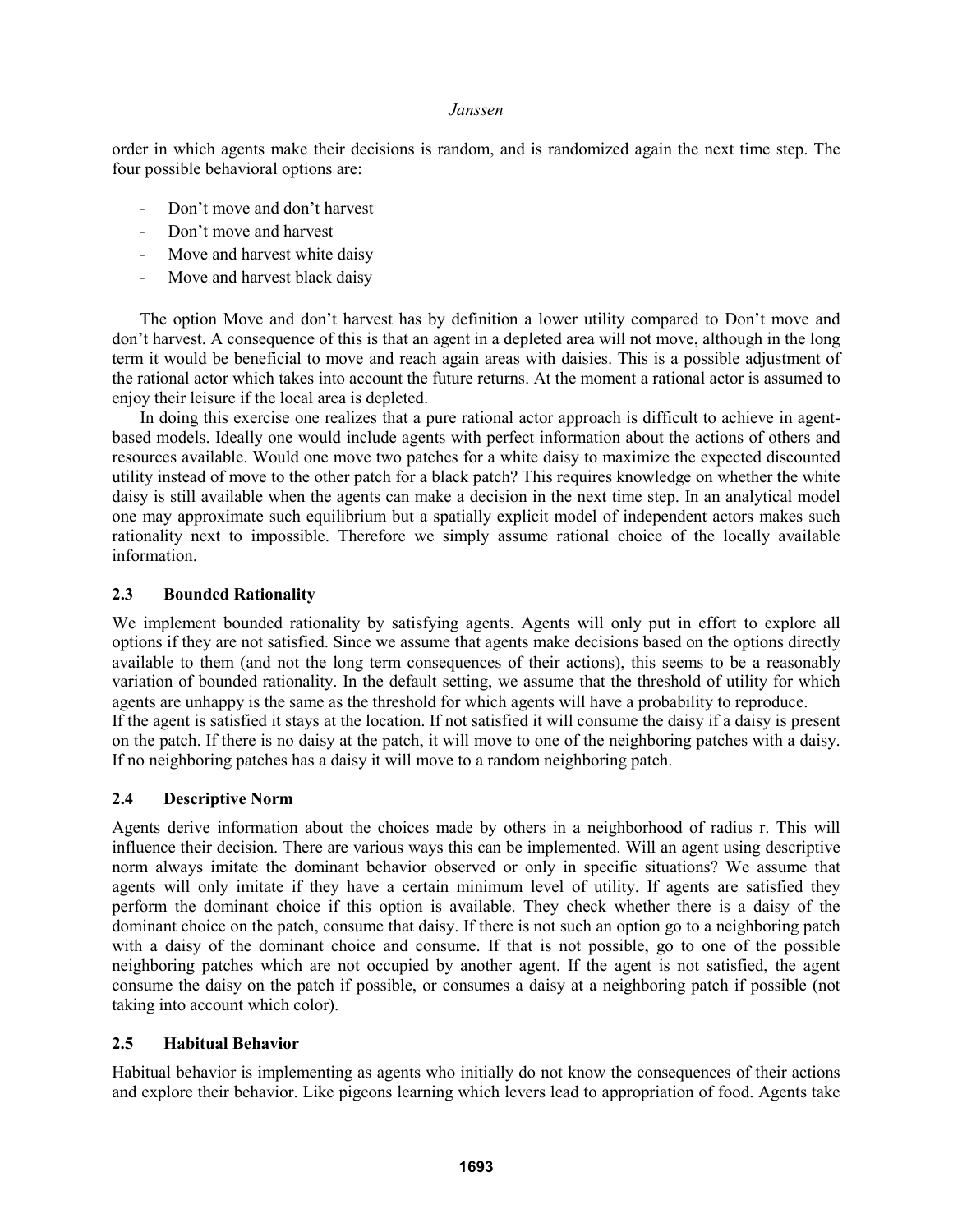decisions and learn the reward from those actions. This will reinforce certain actions. We implement habitual behavior thus as a reinforcement learning process.

We assume that agent can choose between five options, the four considered in the rational choice implementation, and moving to an empty neighboring patch. This last option was not considered in the rational choice option since it will never be the rational option to choose if one maximizes the utility of the current time step. Initially the agents do not know the expected value of those five options, which they learn through exploration of the environment. Initially, all the propensities q have equal values, say 1. When an agent derives information from a decision that is made, it will update the propensities in the following way:

 $q_i(t)=q_i(t-1)*\eta + U(t-1)$  for the propensity of the choose that is executed

and

q<sub>i</sub>(t)=q<sub>i</sub>(t-1)\*η for the other behavioral options

where η is the fraction of the propensity that is carried on to the next time step, a kind of memory. This means that propensities only can increase for options that are chosen. The propensities are used to make a probabilistic choice. The probability of choosing propensity i is equal to  $q_i / \Sigma_i q_i$ . Hence the higher the value of a propensity of choice i relative to other options the higher the probability this option is chosen. Thus habitual behavior could appear where agents keep repeating the same decisions and not getting relevant info on the real values of the other options.

### **2.6 Theory of Planned Behavior**

For this theory implementation we first calculate the intentions agents have, and then check whether the intended behaviors can be implemented. The intention is based on personal attitude, social norm and behavioral control. We assume that personal attitude is based on the utility an agent derives from consuming a white or a black daisy. This is implemented by assuming a value  $\alpha$  for the black daisies and a value β for the white daisies. The subjective norm is the dominant choice in the previous time step of the agents within a radius r.

Behavioral control relates to the distance between the harvesting agent and the target daisy. More precisely, we use the equation  $1/(1+d)$  where d is the distance. Hence a daisy on the current patch has a behavioral control value 1, while a daisy two steps from the current position has a behavioral control value 1/3.

For each daisy in a radius r the intention value is calculated using the equation

$$
I = w_{pa} * attitude + w_{sn} * Norm + w_{bc} * 1/(1+d)
$$

If the maximum intention value is above  $w_{bc}$ , the agent will use that daisy as a target of intended harvesting (where d is the distance of the agent to the daisy).

After all the intended behaviors are calculated, we calculate the actual behavior. An agent can only move to a patch that is not yet occupied by another agent and thus it is possible that the intended behavior cannot be implemented. In fact one daisy could have been a target of various other harvesters and snatched away before the agent could implement it's intended behavior.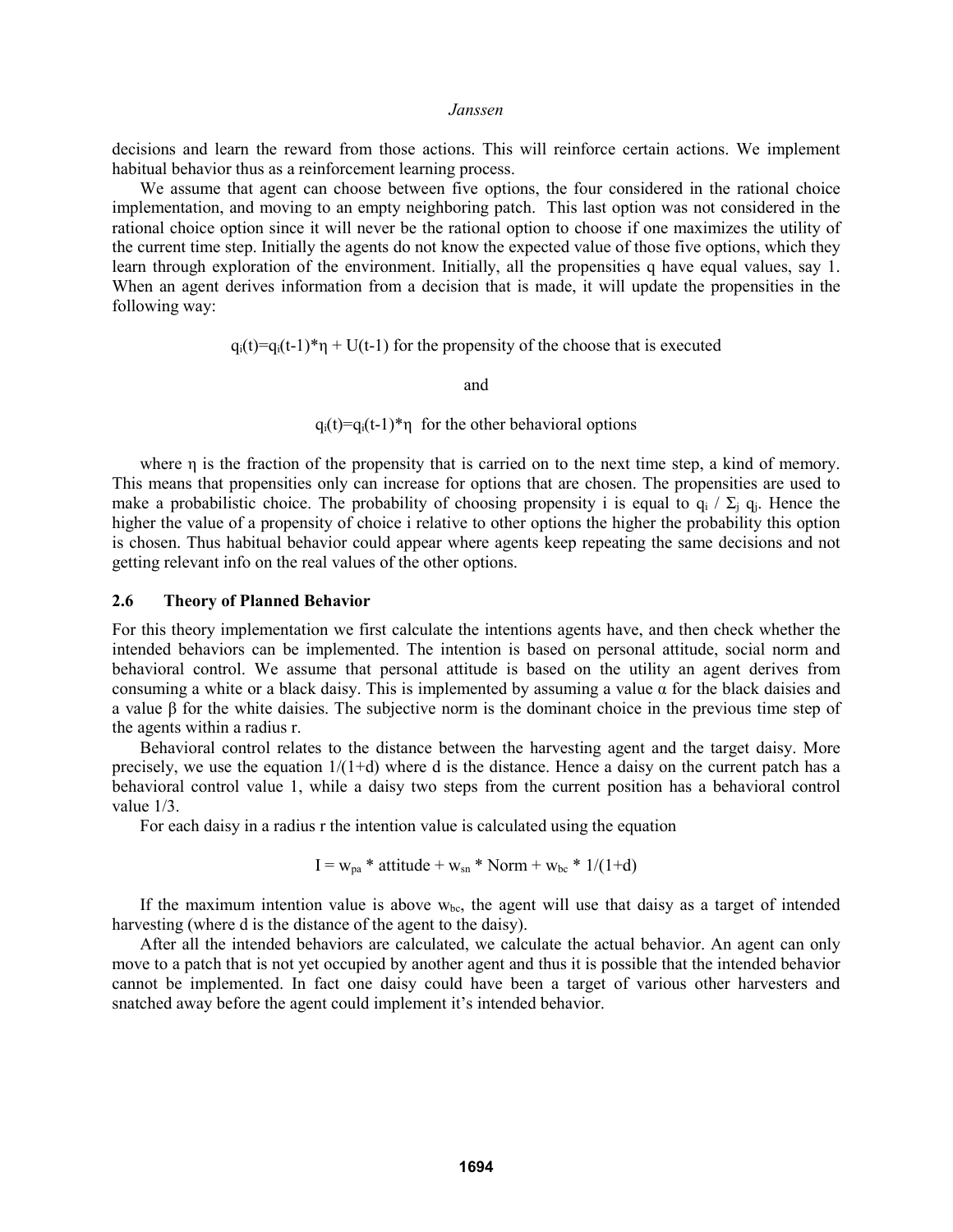# **3 RESULTS**

# **3.1 Base Case**

Our analysis starts with an exploration of the rational choice agent. Figure 1 shows the outcome distributions for 100 simulation runs. The model initially experiences a rapid increase of the population due to large availability of daisies. When the daisy population starts to decline (overharvesting) the population levels start to decline not much after the peak of daisies on the landscape. This is the common Lotka-Volterra cycle. In most cases the daisies get depleted and this will be the end of the agent populations. When there is a low population of daisies the global temperature also raises leading to a smaller reproduction rate of the daisies.

In some cases sufficient white daisies survive that enable the population to recover. With agents that harvest daisies, there is not much ecosystem service for the black daisies (in fact we can see it as a weed using up space and increasing the temperature).



Figure 1: Average outcomes of 100 runs. Top figure is the population size of daisy harvesters, and the bottom figure is the global temperature. We also project the spread of the trajectories by coloring the area minimum and maximum observed values.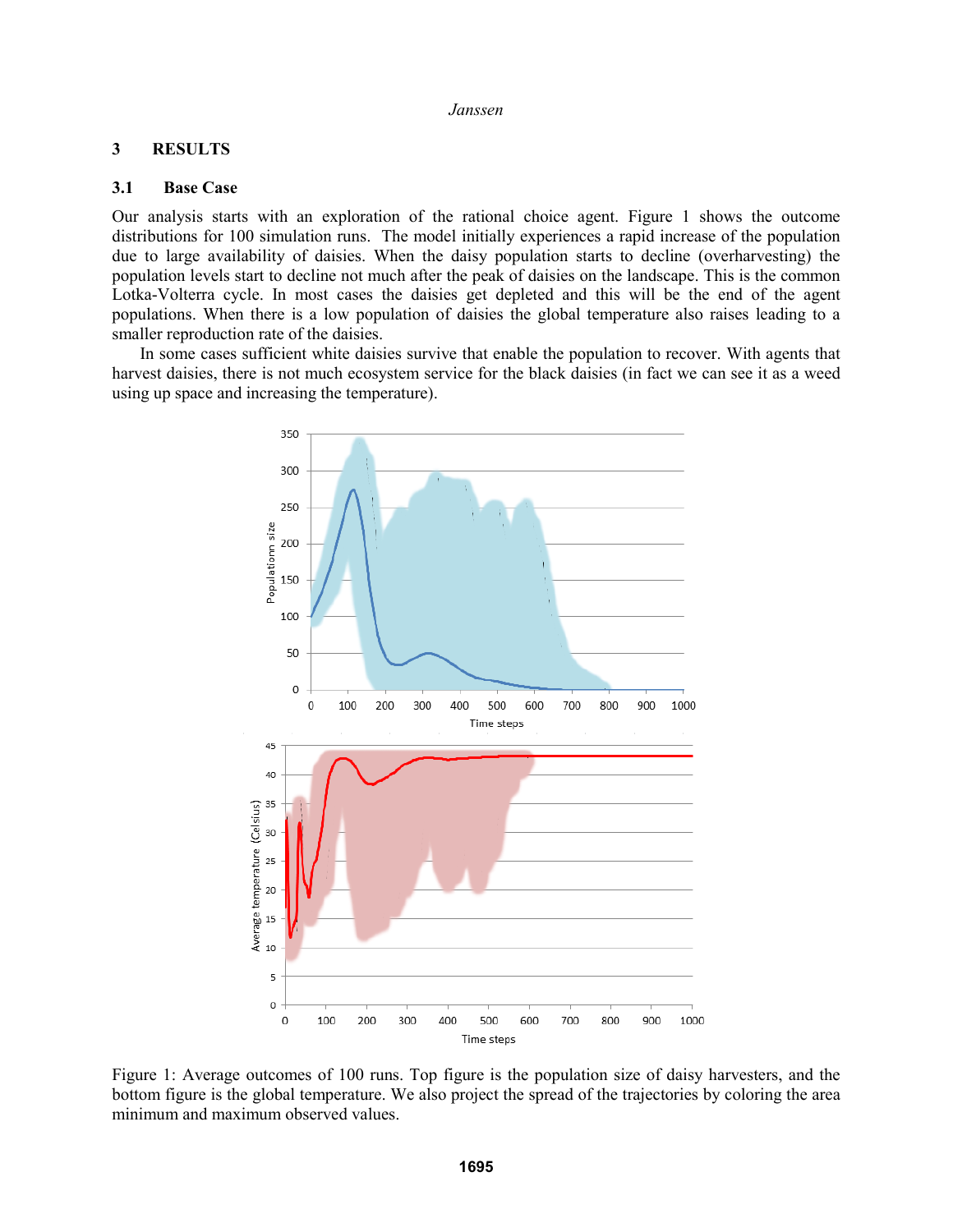In the Figure 2 the results are presented of the averages of 100 runs and show the diversity of outcomes among the different behavioral models. When agents are habitual they are able to sustain a high population level. Those agents enjoy their leisure and do not always collect a daisy if this is possible. They also sometimes move randomly around (which still will give them utility). Bounded rationality also leads to a sustainable population, but at a lower level. Those agents aim for a minimum utility level 2, and because of their focus on collecting daisies to increase their utility, this lead to an initial overshoot and decline.

The descriptive norm leads to a rapid rise of the population since agents focus on harvesting agents, like other agents they observe. Since agents with descriptive norms are more likely to focus on harvesting daisies with the same color, this leads to temperatures that are outside the domain of high reproduction of the daisies. Therefore we see a faster rise and fall of the population.

Agents who make decisions according to the theory of planned behavior, balance their preferences and observed dominant behavior. This lead to behavior similar to the rational actor. Also the agents have no perfect behavioral control, they typically execute decisions they intend to do.



Figure 2a. The average population levels of daisy harvesters for 100 runs of each of the 5 behavioral theories.



Figure 2b. The average global temperature for each of the 5 behavioral theories.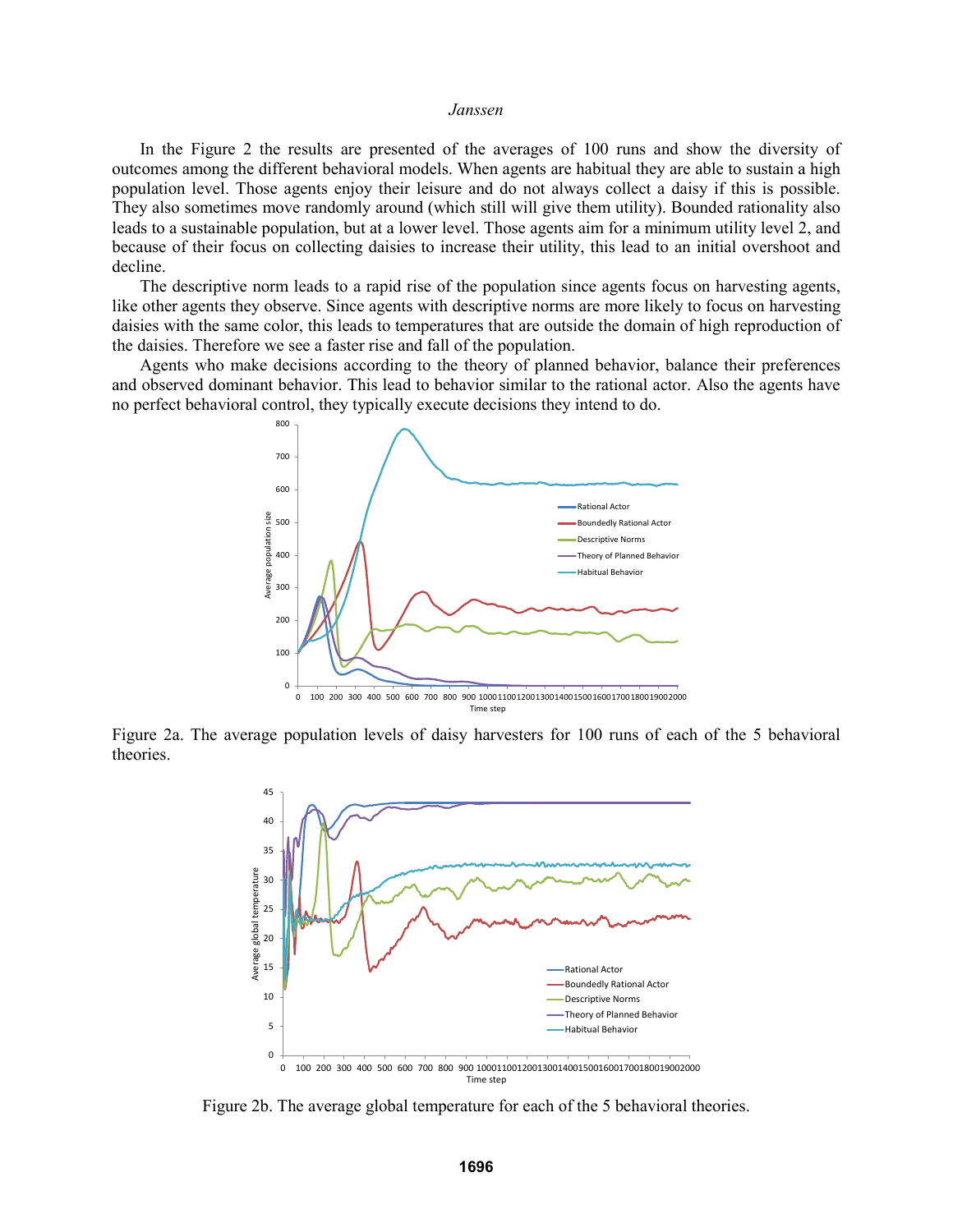# **3.2 Tax Policy**

We do now include a tax policy on daisies. Since white daisies have a cooling effect, harvesting white daisies has a damaging impact to destabilize the climate system. Tax is the fraction of the harvested white daisy that is not added to the stock of the agents. Hence if tax is  $1$  (=100%), agents will not receive any return from harvesting white daisies. Figure 3 shows the population size after 1000 time steps (average between 1001 and 2000 time steps) for the different theories and different levels of tax. The rational choice agents benefit if there would be a tax implemented around 0.45. Except for the Habitual Behavior, which has already a sustainable behavior without a tax, all theories benefit from having a tax policy. However, the optimal tax policy differs among the theories. Evaluating the impact of the daisy tax for population size, utility and temperature, it seems that a tax between 0.4 and 0.5 does avoid the most negative outcomes if not being correct on the underlying behavioral theory.



Figure 3a. Average population size of daisy harvesters for different tax levels for each behavioral theory.



Figure 3b. Average utility per person for different tax levels for each behavioral theory.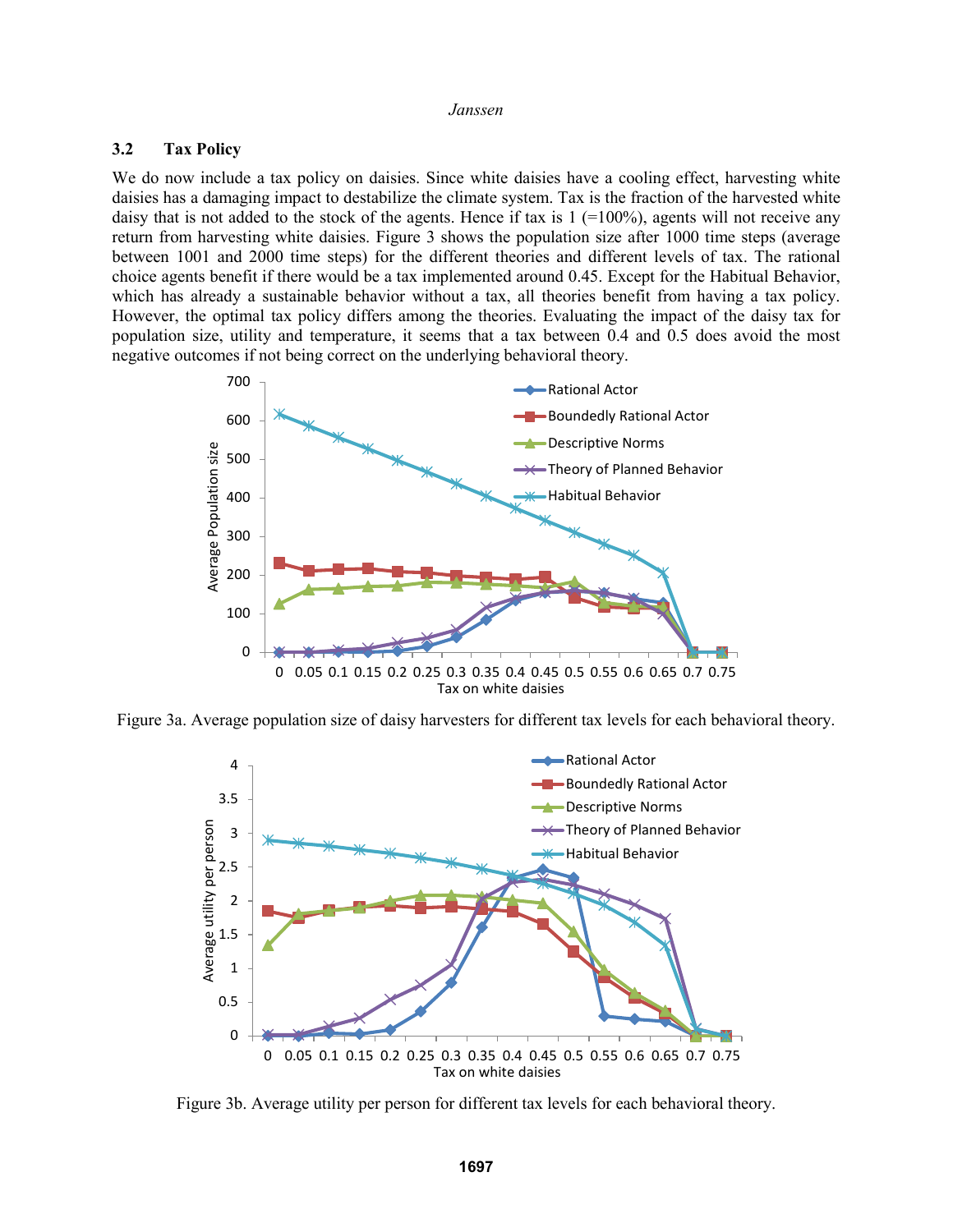

Figure 3c: Average global temperature for different tax levels for each behavioral theory.

In Table 2 we compare the optimal policy for agents behaving according to theory A and evaluate how this will impact agents behaving according to theory B. We can now evaluate which policy is the most robust. Since the utility for models with rational actors and agents who make decisions according to the theory of planned behavior are most sensitive to different tax values, one could argue that a policy according to the rational actor would be an appropriate decisions (assuming the size of the different sub populations are similar). Of course, additional sensitivity analysis could be done to evaluate the robustness to specific assumptions of implementing behavioral theories, as well as assumptions on the preferences of the agents (including heterogeneity).

| Policy\model    | Rational | Bounded     | Descriptive  | of<br>Theory | Habitual |
|-----------------|----------|-------------|--------------|--------------|----------|
|                 | Choice   | Rationality | <b>Norms</b> | Planned      | Behavior |
|                 |          |             |              | Behavior     |          |
| Rational        | 2.47     | 1.66        | 1.97         | 2.32         | 2.26     |
| Choice $(0.45)$ |          |             |              |              |          |
| Bounded         | 0.09     | 1.83        | 2.00         | 0.54         | 2.70     |
| Rationality     |          |             |              |              |          |
| (0.2)           |          |             |              |              |          |
| Descriptive     | 0.79     | 1.92        | 2.08         | 1.06         | 2.56     |
| Norm $(0.3)$    |          |             |              |              |          |
| of<br>Theory    | 2.47     | 1.66        | 1.97         | 2.32         | 2.26     |
| Planned         |          |             |              |              |          |
| Behavior        |          |             |              |              |          |
| (0.45)          |          |             |              |              |          |
| Habitual        | 0.00     | 1.85        | 1.34         | 0.02         | 2.90     |
| Behavior (0)    |          |             |              |              |          |

Table 2: Average utility values per agent after 1000 time steps for different policies and behavioral models.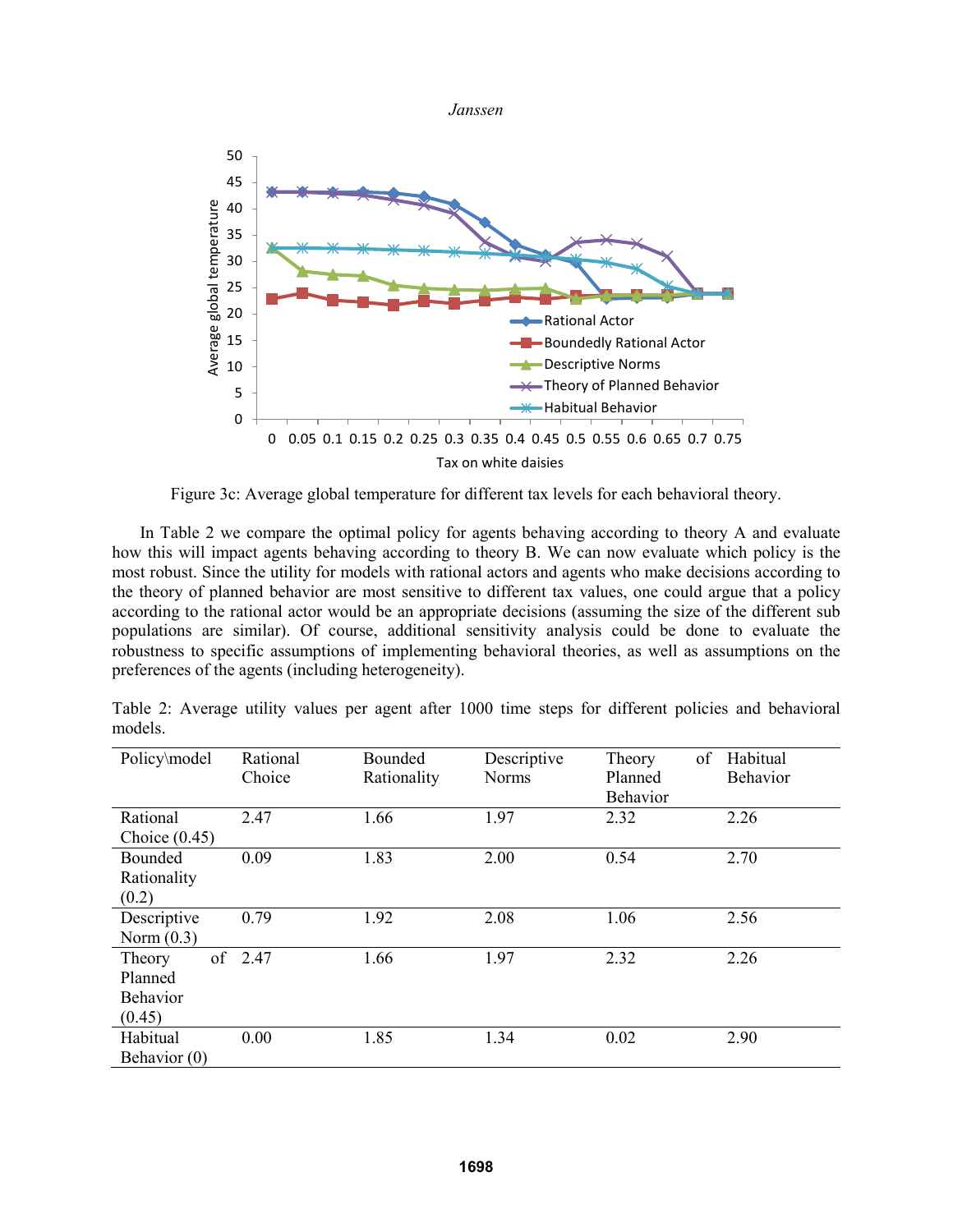# **3.3 Heterogeneous Populations**

In the next experiment, we start with 20 agents of each behavioral theory, and evaluate whether we get different results with a mixed strategy. Since agents modeled according to different theories will make decisions that lead to different utility levels, this will impact the demographics and therefore the distribution of the theories represented by the agents in the population. Basically, the population size is dynamic and reproduction rate and death depends on the utility levels of the agents. Which theories will dominate? Without any tax policy we experience that no agents will survive after 1000 time steps. Although some behavioral theories would lead to a sustainable outcome, the agents who make decisions according to rational choice, descriptive norms and theory of planned behavior dominate and cause the system to collapse.

When we include a daisy tax we see that for low tax levels, the rational actor dominates, and for higher tax levels, we observe a larger share of agents who make decisions according to the theory of planned behavior. Although agents according to habitual behavior and bounded rationality lead to more sustainable outcomes, a dynamic mix will experience a dominance of the short term utility maximizing agents. As a consequence to optimal tax will be similar as the rational choice scenario, namely 0.45.



Figure 4a. Average utility for last 1000 time steps for different tax levels when population has diverse behavioral rules.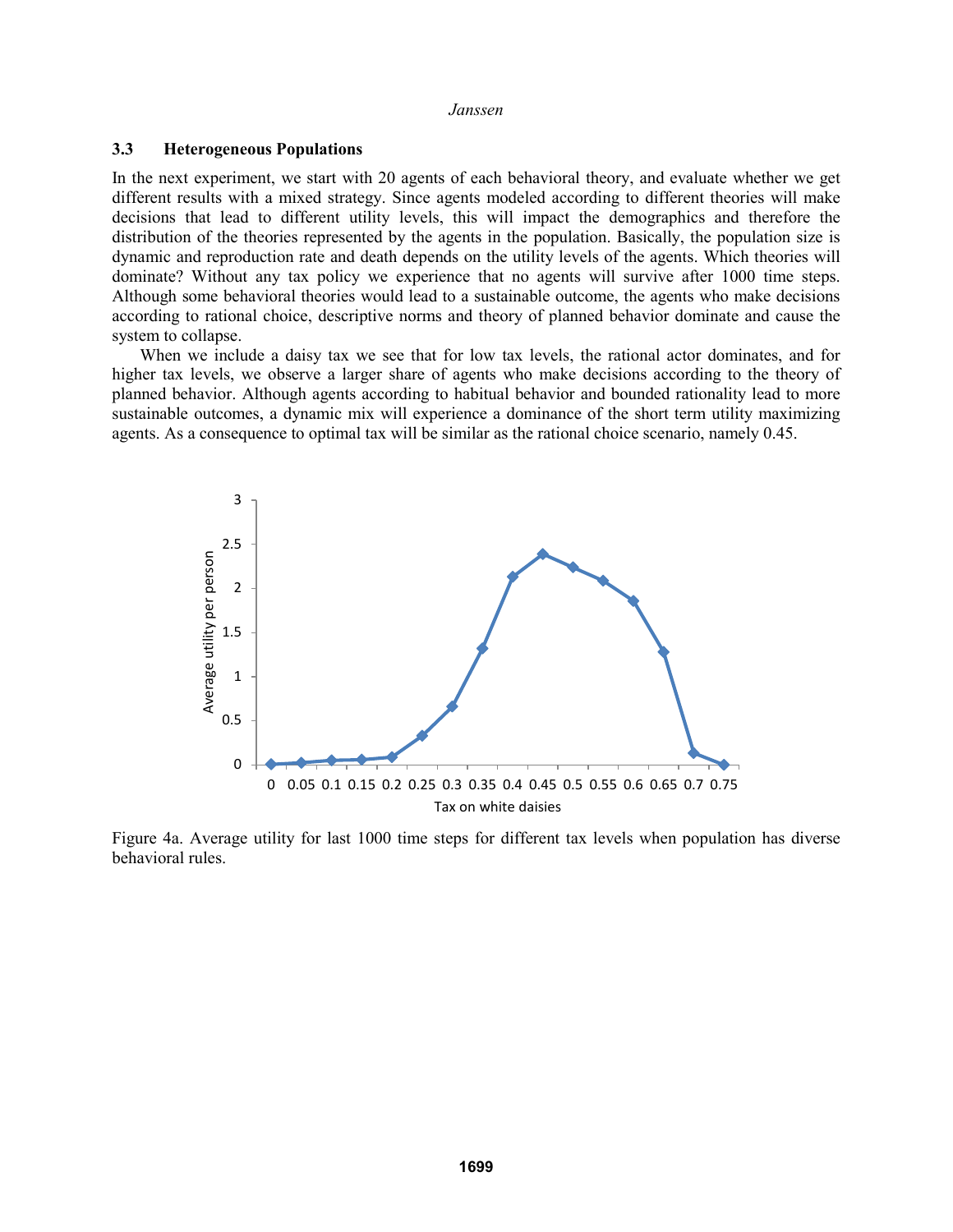



Figure 4b. Distribution of behavioral theories among the daisy harvesters for different tax levels.

## **4 CONCLUSIONS**

In this paper we explored the consequences of alternative representations of human behavior in a simple social-ecological system. Using Daisy World we included agents who make decisions according to various behavioral theories from the behavioral sciences. Some behavioral theories lead to sustainable outcomes, such as habitual behavior and bounded rationality. Other behavioral theories such as rational choice, descriptive norms and the theory of planned behavior are maximizing expected outcomes and this lead to overshoot and collapse of the daisy population.

We explored the consequences of a daisy tax and find different optimal values for the various behavioral theories. In this particular system a daisy tax calculated for rational choice operating agents is a level that leads to overall good outcomes for models according to alternative theories.

The main conclusion from this exercise is not the specific results, but the observation that the implementation of behavioral theories depends on many assumptions. To implement a theory in a particular context require interpreting the intended behavior and implicit assumptions of the particular theory. In fact each theory has to be adjusted to an application and therefore it will be difficult to make generalizable statements on the implications of behavioral theories. However, our analysis also shows the importance of performing sensitivity analysis for alternative behavioral theories.

# **ACKNOWLEDGMENTS**

The author acknowledges the financial support from the National Socio-Environmental Synthesis Center in Annapolis, US (SESYNC), the Helmholtz Centre for Environmental Research (UFZ) in Leipzig, Germany, and German Centre for Integrative Biodiversity Research (iDiv), Leipzig for meetings of the working group on "human decision making and ecosystem services". The author also acknowledges the valuable feedback the students from the summer school class July 2015 on "How to model human decision-making in social-ecological agent-based models" in Kohren-Sahlis, Germany.

## **REFERENCES**

Ajzen, I. 1991. "The Theory of Planned Behavior." *Organizational Behavior and Human Decision Processes* 50: 179–211.